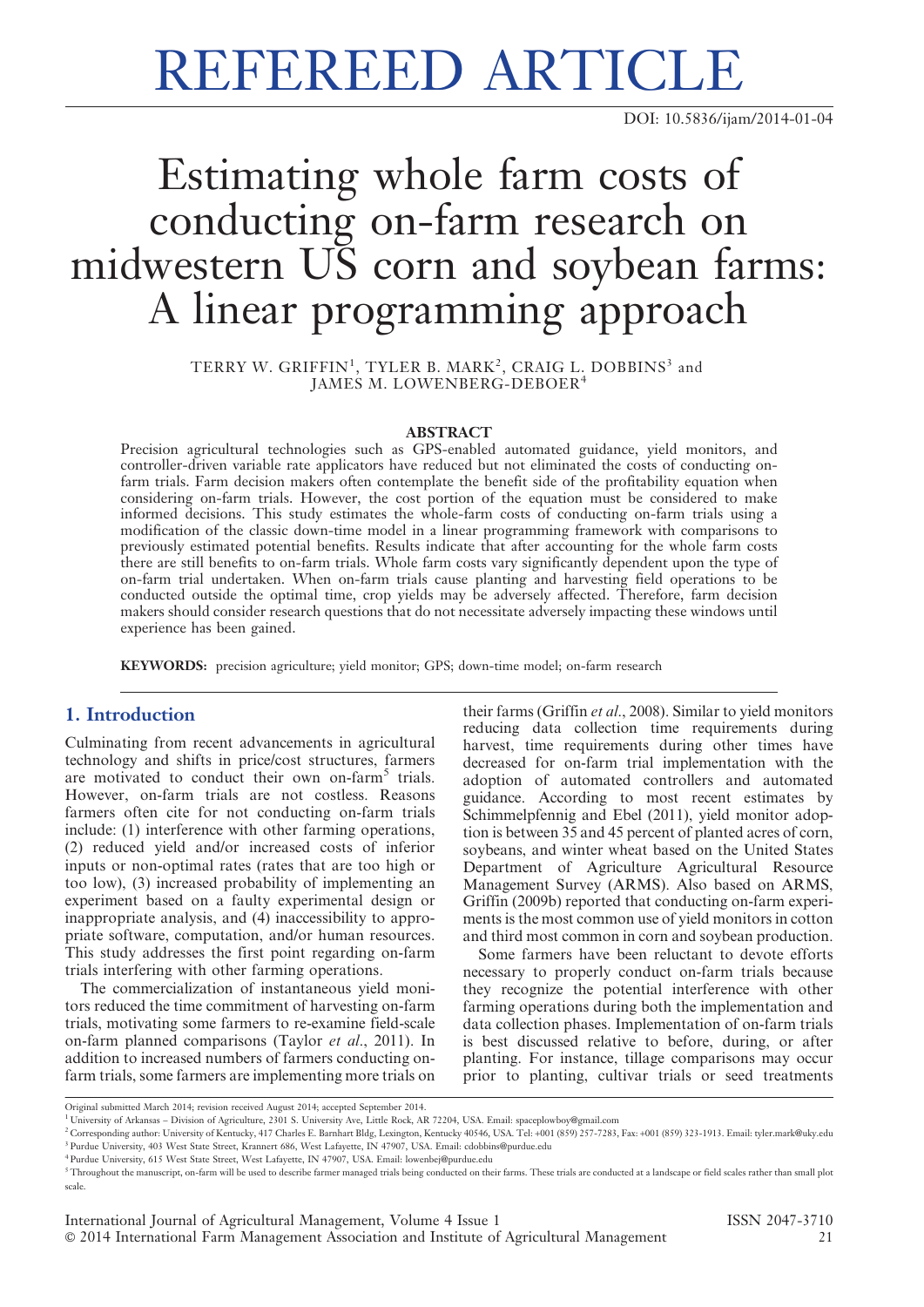Estimating Whole Farm Costs of Conducting On-farm Research Terry W. Griffin et al.

implemented during planting, and foliar fungicide treatment comparisons implemented after planting. Field equipment and human capital may have to be diverted away from other farming operations so that the experiment can be implemented. When an experiment implemented during planting period causes other fields to be planted too soon before or in particular too late after the optimal period, then yield potential is adversely impacted (Nafziger, 2014). Even though precision agriculture technologies such as automated controllers and yield monitors have reduced field operation time requirements, it has not been eliminated. Calibration of yield monitors per manufacturers' recommendations occurs during harvest. If weigh scales are available in the field, it is anticipated that calibration takes two hours although a portion of this time crop is being harvested (Griffin, 2010).

With most yield monitor manufacturers, corn harvest is associated with two calibrations, one for wet corn and one for dry corn; additional calibrations are suggested when harvesting different corn hybrids (Doerge et al., 2006). Therefore, a cultivar trial may require multiple calibrations such as one for each treatment whereas other types of on-farm trials with a single cultivar such as tillage comparisons, seeding rates or seed treatment may have a single calibration for the whole experiment.

Estimating the benefits of on-farm trials is more difficult than estimating the costs. The rational decision maker should be cognizant of initial cash outlays as well as expected yield penalties incurred due to implementing the field experiment. Using mathematical programming, the cost of conducting on-farm trials from a wholefarm<sup>6</sup> profitability perspective is estimated for a representative U.S. Midwestern corn and soybean farm. Specifically, the model set forth will allow for the investigation of how the initiation of these experiments impact timeliness of other operations that must be conducted across the operation.

#### 2. Methods

A linear programming (LP) model was used to determine optimal solutions to maximize contribution margins. LP is a mathematical tool for optimizing an objective function (Dantzig 1949) such as maximizing contribution margins with respect to a set of whole-farm constraints on land, labour, and capital under a given weather regime (Doster et al., 2010). Contribution margins are total crop sales revenue minus total direct costs, and can be considered returns to resources or fixed costs such as land, unpaid labour, and machinery. The base for comparison was a representative sized U.S. Midwestern corn and soybean farm with single equipment set with one corn planter, one soybean planter and one harvester. The base was modified in a series of LP runs. The scenario was modelled as a classic down-time problem and specified as a linear programming model in the standard summation notation and written as in Boehlje and Eidman (1984) as:

$$
Max \Pi = \sum_{j=1}^{n} c_j X_j \tag{1}
$$

subject to:

$$
\sum_{j=1}^{n} a_{ij} X_j \le b_i \text{ for } i = 1 \dots m
$$
 (2)

$$
X_j \ge 0 \text{ for } j = 1...n
$$
 (3)

where:

 $X_i$  = the level of the *i*th production

process or activity,

 $c<sub>i</sub>$  = the per unit return to the unpaid resources  $(b'_i/s)$  for the *j*th activity,

 $a_{ii}$  = the amount of the *i*th resource required per unit of the jth activity,

 $b_i$  = the amount of the *i*th resource available:

The *i* production processes or activities include corn and soybean grown in rotation. The i resources include the (1) amount of land available for crop production, (2) amount of available labour expressed as combination of number of people, number of hours per day, and number of days suitable for fieldwork per period, and (3) the availability of your machinery based on number of machines of each type, number of hours per day that the machine is available, and working rates in acres per hour for each crop production task. The remaining variables  $X$ ,  $c$ ,  $a$ , and  $b$  are the activity levels, per unit returns, production resource requirement, and resource constraints, respectively. Griffin et al. (2005) and Griffin (2009a) iterated over a range of working rates of specific field machinery  $(b_i)$  to model the economics of adding higher accuracy guidance systems to existing field equipment. Nistor and Lowengberg-DeBoer (2006) changed hours per day constraint to model increased labour availability for controlled drainage. Robertson (2006) evaluated the long-term profitability of continuous corn by altering the  $X_i$  matrix of cropping systems. Several other studies have performed analyses by changing given resource availability and activities in specific ways including machinery (Danok et al., 1980), cropping systems and rotations (Bender et al., 1984; Cain 2006; Doering et al., 1997; Foltz et al., 1991; Mellor 2005), financial and risk management (Brink and McCarl, 1978a, 1979b; McCarl et al.,1977), harvest and on-farm drying systems (Davis and Patrick 2002), and climate change ramifications (Doering et al., 1997; Pfeifer and Habeck 2002).

The above-mentioned studies acknowledge several limitations of LP. Deterministic LP model does not take into account any stochastic properties or risk. The input parameters are used as 'exact' values; therefore, the results are only as good as the information provided to the model. The LP model has 'perfect foresight' meaning that if all field operations are not able to be completed, then that hectare will not even be planted.

Given the capabilities and limitations of this LP model, four basic assumptions of on-farm trials guided this study. On-farm trials: (1) were implemented at time periods with the highest potential corn production, (2) were harvested in the time period with highest potential

 $6$ Throughout the manuscript, whole farm refers to the notation that conducting on-farm trials will have cost implications across the entire operation.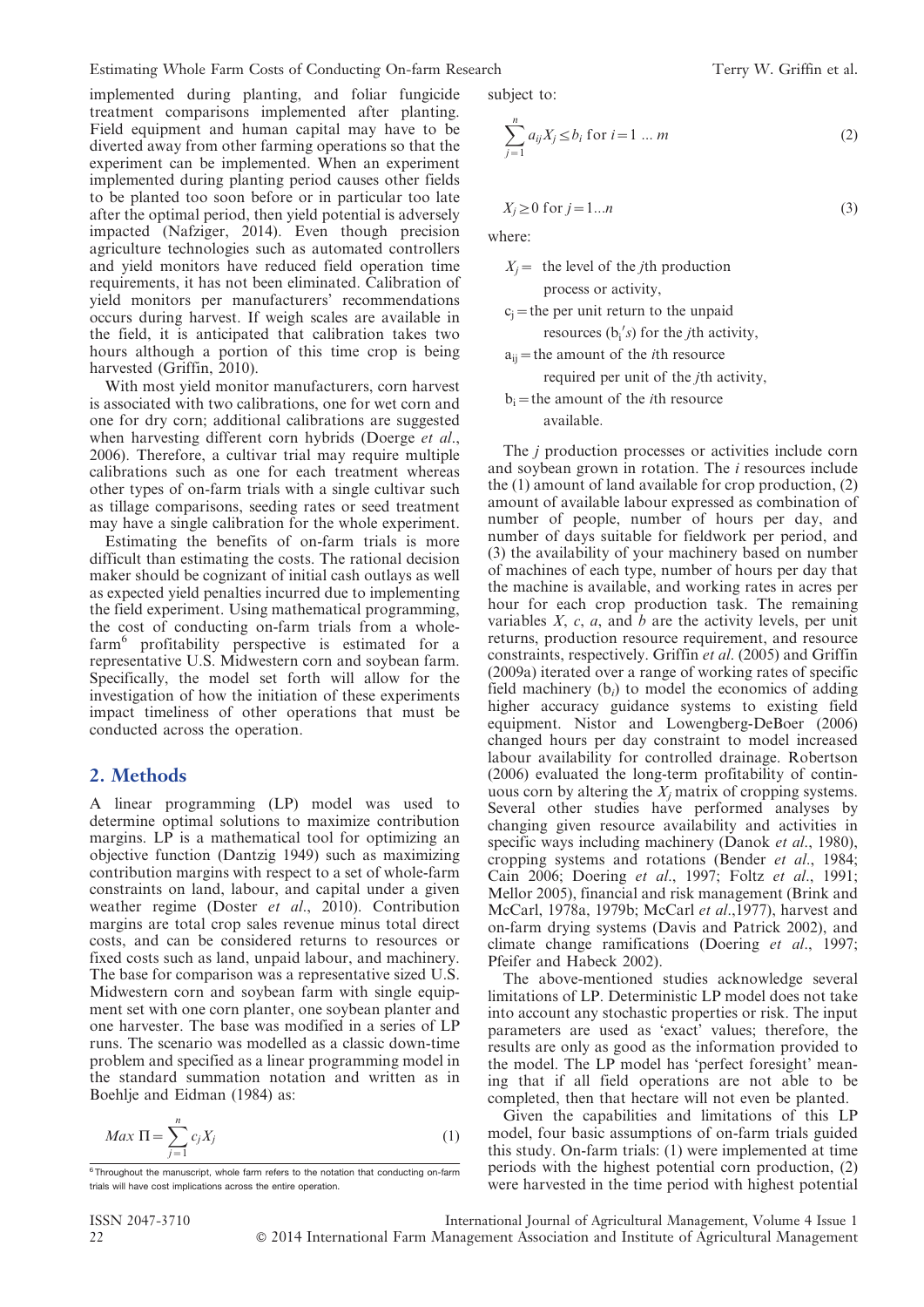|  |  |  |  |  |  | <b>Table 1:</b> Good field days required to calibrate yield monitor |  |  |
|--|--|--|--|--|--|---------------------------------------------------------------------|--|--|
|--|--|--|--|--|--|---------------------------------------------------------------------|--|--|

| <b>Number calibration sessions</b> | Hours required for each yield monitor calibration           |                                                             |                                                             |                                                             |                                                             |                                                             |                                                             |
|------------------------------------|-------------------------------------------------------------|-------------------------------------------------------------|-------------------------------------------------------------|-------------------------------------------------------------|-------------------------------------------------------------|-------------------------------------------------------------|-------------------------------------------------------------|
|                                    | 0                                                           |                                                             | 2                                                           | з                                                           | 4                                                           | 5                                                           | 6                                                           |
| З<br>5<br>6<br>8<br>9              | 0.0<br>0.0<br>0.0<br>0.0<br>0.0<br>0.0<br>0.0<br>0.0<br>0.0 | 0.1<br>0.2<br>0.4<br>0.5<br>0.6<br>0.7<br>0.8<br>0.9<br>1.1 | 0.2<br>0.5<br>0.7<br>0.9<br>1.2<br>1.4<br>1.6<br>1.9<br>2.1 | 0.4<br>0.7<br>1.1<br>1.4<br>1.8<br>2.1<br>2.5<br>2.8<br>3.2 | 0.5<br>0.9<br>1.4<br>1.9<br>2.4<br>2.8<br>3.3<br>3.8<br>4.2 | 0.6<br>1.2<br>1.8<br>2.4<br>2.9<br>3.5<br>4.1<br>4.7<br>5.3 | 0.7<br>1.4<br>2.1<br>2.8<br>3.5<br>4.2<br>4.9<br>5.6<br>6.4 |
| 10                                 | 0.0                                                         | 1.2                                                         | 2.4                                                         | 3.5                                                         | 4.7                                                         | 5.9                                                         | 7.1                                                         |

Note: assumes harvest can occur 8.5 hours per good field day.

corn production, (3) were implemented and harvested on a good field day and (4) diverted 100% of resources away from crop farming operations while being implemented and/or harvested. This diversion of labour and machinery resources was effectively modelled by reducing the number of days suitable for fieldwork and may be more relevant to farmers inexperienced with conducting planned on-farm trials rather than experienced farmers who may conduct experiments more efficiently.

Although yield monitors have reduced the time required to harvest on-farm trials, delays relative to production practices result due to yield monitor calibration, weighing loads, or other practices. Proper calibration of a yield monitor has been estimated to take at least two hours if a weigh scale is available in the field. It is expected that Midwestern corn and soybean farms utilizing yield monitor information would calibrate once for soybean and once each for wet and dry corn, additional calibrations may be important if the farm is conducting on-farm trials. Table 1 presents the days required for calibration under differing scenarios. There are several realistic examples where the farmer would calibrate four or more times per season. If planned comparisons include hybrids, then an additional calibration may occur for each treatment.<sup>7</sup> If the yield monitor was calibrated four times, taking 2 hours per calibration, then the number of good field days for harvest would be reduced by 0.9 days, thus influencing harvest timeliness.

The number of yield monitor calibration events for a given on-farm trial determines the number of days suitable that will need to be offset at the end of the season. At the very least, an evaluation of Table 1, may inform decision makers on the time cost of conducting on-farm experiments. Furthermore, making agricultural equipment manufacturers aware of this time cost could help to drive improvements in the current calibration methods to reduce the required time commitment.

#### Representative Farm Scenario

A base farm that was considered timely with respect to planting and harvesting was chosen for this study. Tillage operations on the 1,214 ha conventional tillage farm included a 12.8 m field cultivator covering 11.1 ha  $hr^{-1}$  after harvest of both corn or soybean and a 5.5 m chisel plough following corn harvest covering 4.4 ha  $hr^{-1}$ . Corn was planted to 0.76 m rows with a 24-row planter at  $8.6 \text{ m}^2$  hr<sup>-1</sup> and soybeans planted to 0.38 m rows with a 31-row split-row planter at 8.5 ha  $hr^{-1}$ . It was expected that planting takes 11.8 suitable field days. Corn was harvested with a 12-row header at 3.6 ha per hour and soybean is harvested with a 9.1 m platform at 4.98 ha  $hr^{-1}$ . Corn and soybean can be harvested 10 and 7 hours per day, respectively. Total harvest time takes 28.4 suitable field days. Both corn and soybean acreage received post-emerge herbicide applications with a 27 m self-propelled sprayer.

Representative long-run prices were chosen so that LP model results were useful for long-term planning. Eleven-year average long-run corn and soybean planning prices were \$98.43  $Mg^{-1}$  and \$229.65  $Mg^{-1}$ , respectively, for 1999 to 2009<sup>8</sup>. Corn and soybean base yields were expected to be 1.73 Mg per ha and 0.53 Mg per ha, respectively, when planted and harvested in the optimal time periods. Per ha variable costs were \$452 and \$262 for corn and soybean, respectively.

The base yields for corn and soybean were the best yields in a typical year when planted and harvested in the respective time periods with highest production potential. In other words, yields are not expected to be higher than the base yields in a typical year; however, lower yields are expected when planting and/or harvesting operations were conducted during time periods before or after the time period with the highest yield potential. For instance, the week of April 26 to May 2 has the highest corn yield potential with the next week of May 3 to 9 considered having the next best corn yield potential (Table 2). The time period September 27 to October 10 has the highest corn yield potential when planting occurs in the April 26 to May 2 time period (Table 2). It was assumed that if the farm manager implements an on-farm trial with anticipation of gathering data useful for farm management decision making, then the experiment would be implemented and harvested during the time periods with highest yield potential for the respective crop. The planting time period with the greatest yield potential for soybean was

 $<sup>7</sup>$  It should be noted that cultivar trials are not recommended as on-farm experiments</sup> where the yield monitor is used to distinguish yield differences. Each calibration may alter the ability of the yield monitor to adequately determine relative yield measurements.

 $8$ \$US. In mid-September 2014 \$US1 was approximately equivalent to £0.62 and  $\in$ 0.78 (www.xe.com)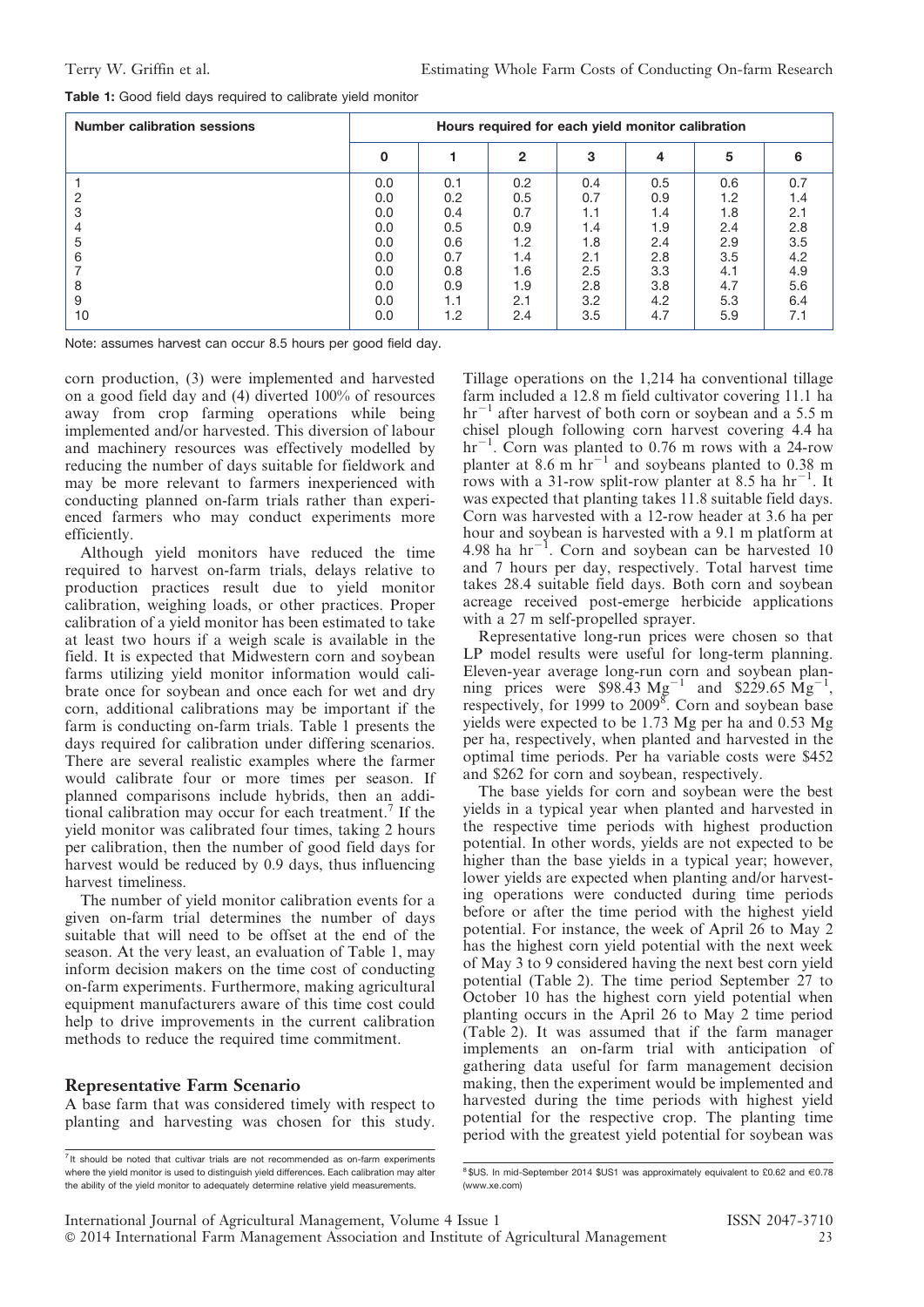Table 2: Corn yield potential by plant and harvest time period as a percentage of the very best yield

| <b>Planting</b><br><b>Periods</b> | <b>Harvest Periods</b> |                               |                       |                       |                              |  |  |  |  |
|-----------------------------------|------------------------|-------------------------------|-----------------------|-----------------------|------------------------------|--|--|--|--|
|                                   | September 20<br>to 26  | September 27 to<br>October 10 | October 11<br>to $31$ | November 1<br>to $14$ | November 15 to<br>December 5 |  |  |  |  |
|                                   | Yield Adjustment (%)   |                               |                       |                       |                              |  |  |  |  |
| Apr 22-25                         | 90                     | 96                            | 94                    | 90                    | 85                           |  |  |  |  |
| Apr 26-May 2                      | 0                      | 100                           | 98                    | 94                    | 89                           |  |  |  |  |
| May 3-9                           | 0                      | 95                            | 98                    | 94                    | 89                           |  |  |  |  |
| May 10-16                         | 0                      | 92                            | 94                    | 90                    | 85                           |  |  |  |  |
| May 17-23                         | 0                      | 0                             | 84                    | 84                    | 79                           |  |  |  |  |
| May 24-30                         | 0                      | 0                             | 74                    | 74                    | 69                           |  |  |  |  |
| May 31-June 6                     | 0                      | 0                             |                       | O                     | 56                           |  |  |  |  |

two weeks later than corn, May 10 to 16, while the harvest time period for highest soybean yield potential was the same as corn (Table 3).

Planting and harvest period yield penalties expected for corn (Table 2) and soybean (Table 3) were estimated for the Midwestern corn and soybean farms. Other regions and crops may have increased or decreased penalties. This could substantially alter analysis results for other crops and locations.

Other LP model parameters were assigned based upon prior information of farmer behaviour. There were two full time labourers and four hired hourly labourers available for  $$10 \text{ hr}^{-1}$  who could work 5, 6 or 6.5 days  $wk^{-1}$  depending on the time period. In general, tractors and implements could be used 12 hours day<sup> $-1$ </sup>. Acreage was constrained such that corn and soybean were grown in a one-to-one rotation.

#### Whole-farm Analysis

To simulate the effect of conducting an on-farm trial, the days suitable for fieldwork were modified in each model run. Days suitable are the days that fieldwork can be conducted when it is not raining, the soil is not too wet, and the crop is able to be harvested (Williams and Llewelyn 2013; Griffin, 2009c). The number of days suitable for fieldwork is reduced as resources are diverted away from other field operations during implementation and harvesting, according to assumption four of the model. Each LP run changed information relative to time required to implement and/or harvest an on-farm trial by modifying the days suitable for fieldwork.

Three scenarios representing different time requirements to implement on-farm trials were used: 1) no additional time, 2) one-half day, and 3) one full day. Therefore, the days suitable for fieldwork were adjusted for the planting (April 26 to May 2) time period by removing 0, 0.5, and 1.0 from the current 2.4 suitable field days, respectively. The 2.4 suitable field days for April 26 to May 2 time period were determined to be the days suitable for fieldwork in the  $75<sup>th</sup>$  to  $85<sup>th</sup>$  percentile worst year.

The planting days suitable for fieldwork were held constant at 2.4, while the harvest time period was modified by removing 0, 0.5, and 1.0 days from the current 8.2 suitable field days for September 27 to October 10 for the  $55<sup>th</sup>$  to 65<sup>th</sup> worst years. In additional scenarios, days suitable for fieldwork during the planting period and harvesting period were changed together; omitting 0, 0.5, and 1.0 days from the available days suitable for fieldwork. This resulted in nine additional scenarios as shown in Table 4.

#### 3. Results

LP results indicated a reduction in contribution margin compared to the base situation of no on-farm trials; where contribution margin is defined as returns to land, unpaid labour, and management. This reduction occurs because of yield penalties incurred from diverting planting and harvesting time away from production.

Table 3: Soybean yield potential by plant and harvest time period as a percentage of the very best yield

| <b>Planting</b><br><b>Periods</b> | <b>Harvest Periods</b> |                                                      |      |                     |                         |  |  |  |
|-----------------------------------|------------------------|------------------------------------------------------|------|---------------------|-------------------------|--|--|--|
|                                   | September 20 to<br>26  | September 27 to October<br>October 11 to<br>31<br>10 |      | November 1 to<br>14 | Nov 15 to<br>December 5 |  |  |  |
| Yield Adjustment (%)              |                        |                                                      |      |                     |                         |  |  |  |
| Apr 26-May                        | 92                     | 98                                                   | 96   | 93.5                | 89                      |  |  |  |
| May 3-9                           | 92.1                   | 98.1                                                 | 96.1 | 93.6                | 89.1                    |  |  |  |
| May 10-16                         |                        | 100                                                  | 98.1 | 96.1                | 91.1                    |  |  |  |
| May 17-23                         |                        | 99.9                                                 | 98   | 96                  | 91                      |  |  |  |
| May 24-30                         |                        |                                                      | 94   | 92.5                | 89                      |  |  |  |
| May 31-June 6                     |                        |                                                      | 90   | 88.5                | 85                      |  |  |  |
| June 7-13                         | 0                      |                                                      | 85   | 83.5                | 80                      |  |  |  |

ISSN 2047-3710 International Journal of Agricultural Management, Volume 4 Issue 1 24 **C** 2014 International Farm Management Association and Institute of Agricultural Management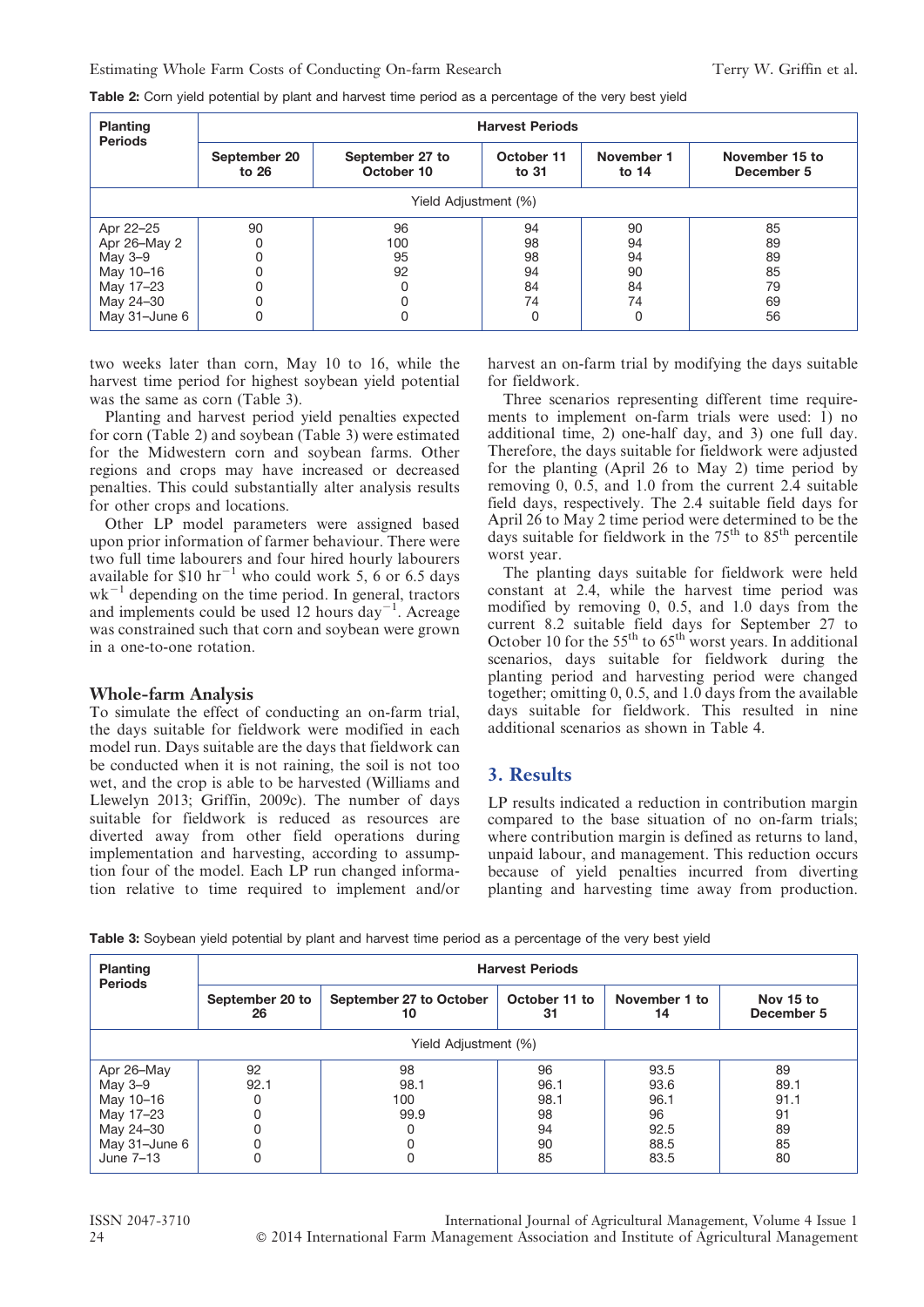| <b>Table 4:</b> Costs from planting and harvesting on-farm trials |  |  |  |  |  |
|-------------------------------------------------------------------|--|--|--|--|--|
|-------------------------------------------------------------------|--|--|--|--|--|

| Reduction in days suitable April 27-May 2 | Reduction in days suitable October 11-31 |                             |                               |  |  |
|-------------------------------------------|------------------------------------------|-----------------------------|-------------------------------|--|--|
|                                           |                                          | 0.5                         | 1.0                           |  |  |
| 0.5<br>1.0                                | \$0<br>\$2,684<br>\$5,448                | \$859<br>\$3,543<br>\$6,307 | \$1,818<br>\$4,501<br>\$7,266 |  |  |

In the scenario where the planting operation was delayed for one-half day, a \$2,684 reduction in contribution margin resulted (Table 4). Contribution margin is decreased by \$5,448 when a full day's resource is devoted to the on-farm trial and away from planting.

Like planting operations, yield penalties were associated with harvest operation delays. Although one motivation for farmers to conduct on-farm trials with precision agriculture technology is that yield monitors have reduced the time requirements at harvest, some delay of harvest may still be necessary to carry out proper on-farm testing. In scenarios where the yield monitor may need to be calibrated for differing hybrids, moisture, or even if weigh wagons or spot checks were used instead of yield monitors, harvest operations may be delayed. When harvest operations were delayed by 0.5 and 1.0 days during the September 27 to October 10 time period, contribution margins decreased by \$859 and \$1,818, respectively, considerably less than if the planting operation were delayed by the same time.

The before-mentioned results of harvest operation yield penalties assumed no delayed planting. Although planting time delays without harvest time delays may be possible with yield monitors, the converse is not likely if on-farm trials were implemented at planting. A sensitivity of both planter and harvest time delays are presented in Table 4. When days suitable for fieldwork during both the planting and harvesting time periods were both reduced by 0.5 days, a reduction in contribution margin of \$3,543 resulted. When days suitable for planting were decreased by one full day while the harvesting period days suitable was reduced by 0.5 days a \$6,307 reduction in contribution margin was calculated. When one full day was removed from both planting and harvesting time periods, a \$7,266 reduction in contribution margin was calculated.

Since planting and harvest yield penalties are mutually exclusive in these scenarios, the impacts are independent and additive meaning that the same values are added moving columns from left to right or moving rows from top to bottom. Removing half a day from harvest regardless of the planting time penalties will cause an \$859 reduction in revenue. Likewise, removing half a day from planting time will reduce revenue by \$2,684 regardless of how many fieldwork days reduced during harvest time.

# 4. Discussion

Griffin (2006) reported several on-farm research results including corn hybrid trials. He reports that a 1.83 metric ton per ha statistical difference between two corn hybrids for an estimated \$8.77 per ha difference between corn hybrids after product costs (Table 5). Assuming that half the 1,214 ha farm was in corn production, that the farmer chooses a single hybrid and that the hybrid would be available on the market for at least one year, then the estimated total whole-farm benefit of the onfarm experiment would be  $$5.323$   $[($8.77 * 1.214)]$ 2=\$5,323]. Assuming that one-half day were taken in the spring and fall to implement and harvest the corn hybrid comparison, yield penalty costs would have been \$3,543 resulting in a net benefit of \$1,780 per farm. However, if planting took a complete day, then the yield penalty costs would have been \$6,307 (Table 4), \$984 more than the expected benefit of the experiment. This simple example based on a real-world experiment demonstrates that understanding both the costs and the benefits of an on-farm experiment is important for farm management decision making. With this example, a recurring loss is expected from an annual on-farm hybrid test. However, positive returns are possible if downtimes were reduced or different set of experimental factors were tested.

## 5. Conclusions

Conducting on-farm trials is not a costless venture. Diverting one-half day of resources away from production

|                                         | Corn 1 | Corn 2 |
|-----------------------------------------|--------|--------|
| Expected yield MT $ha^{-1}$             | 62.235 | 60.405 |
| Gross returns \$ $ha^{-1}$              | 509.0  | 495.0  |
| Product cost (\$ $bag^{-1}$ )           | 158.9  | 151.9  |
| Produce applied (bags $ha^{-1}$ )       | 0.89   | 0.89   |
| Total product cost $(\$ ha^{-1})$       | 141.35 | 135.13 |
| GR minus product $(\$$ ha <sup>-1</sup> | 368.65 | 359.88 |
| <b>Difference</b>                       | 8.77   |        |

Note: Adapted from Griffin (2006).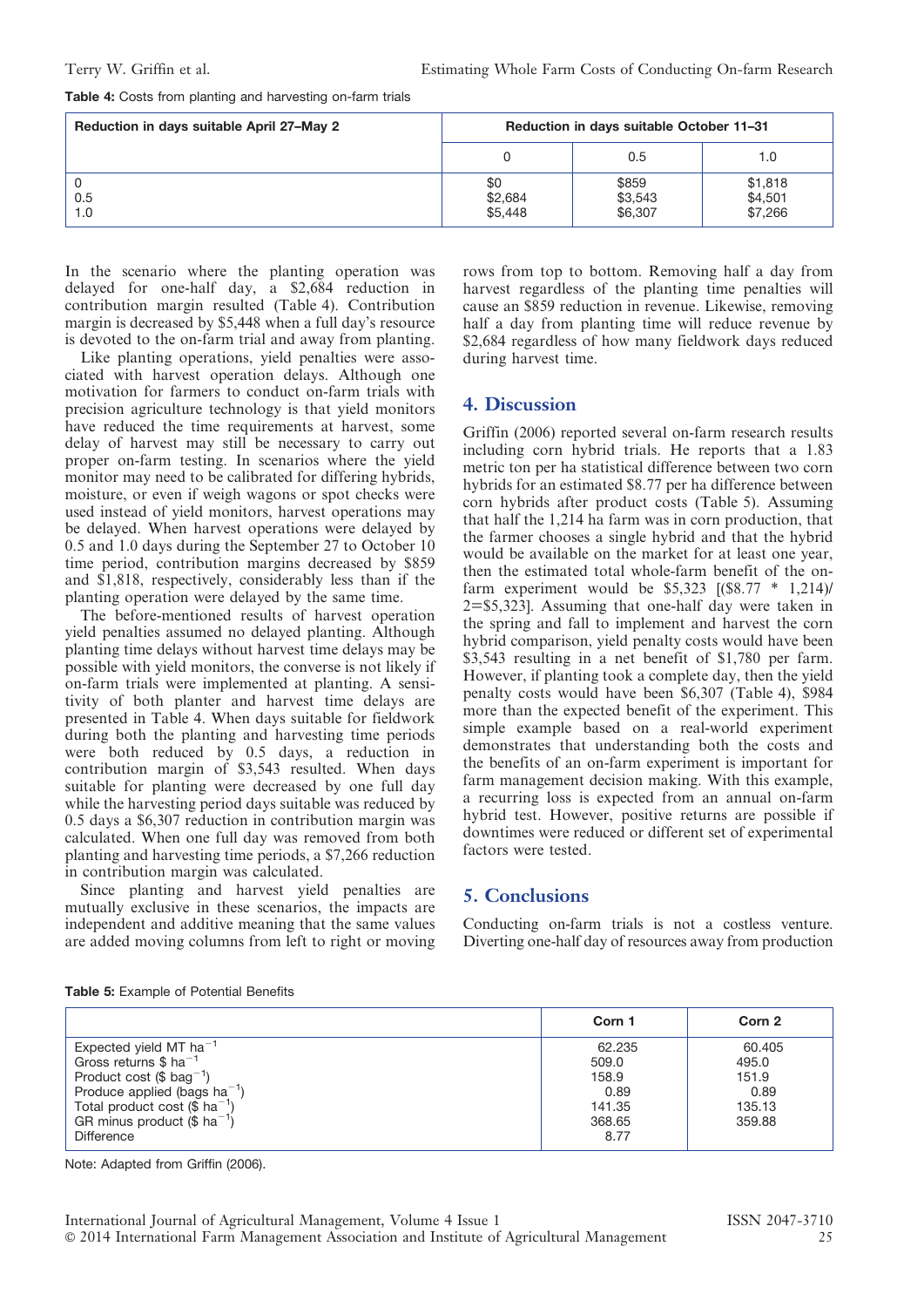to plant on-farm trials cost nearly \$2,700. Diverting one full day of planting time reduced crop revenue by nearly \$5,500. However, at this point in time it is unknown what the long-term benefits to a farming operation might be by conducting on-farm trials versus relying upon university recommendations based on traditional small-plot experiments.

Additional losses are incurred when there are additional delays at harvest. While yield monitors may reduce the time required to collect on-farm trial data, delayed harvest operations lead to reduced yield potential and crop quality. However, when harvest operations were delayed, whole farm profitability decreased by over \$800 when harvest resources were diverted for 0.5 days and nearly \$3,900 when diverted for 2.0 days.

In scenarios where both the planting and harvesting time periods are affected by on-farm trials, even greater costs occur. If both operations require all farm resources to be diverted away from production for one full day, yield reductions associated with implementing and harvesting the on-farm trial cost over \$7,000 in reduced contribution margin. These costs are solely due to yield penalties associated with farm equipment being diverted away from other farming operations, and do not include inputs, application costs, other direct costs, human capital, analysts, or other fees associated with on-farm testing.

Many studies and extension publications stress the importance of yield monitor calibration. Regardless of the number of times the yield monitor was calibrated, some delay of harvest occurs. Whether yield monitor calibration intervals are a function of on-farm trials or exist otherwise impacts the partial budgeting for onfarm trials. If an on-farm trial is to be harvested with a yield monitor, it is likely that the farm manager would properly calibrate the yield monitor to increase the probability of collecting data usable for farm management decision making. Without a formal use of yield monitor data, calibration would still be important but may have lesser value to the farm manager. Unlike some farm operations such as transportation of equipment, yield monitor calibration is assumed to always occur during a good field day because grain suitable for harvest is necessary.

Farmers considering on-farm trials for the first time should consider implementing trials during time periods other than planting such as midseason herbicide or fungicide applications to minimize yield penalties and downside risk. In addition to being implemented at planting time, cultivar trials may require additional calibrations and results have time limited usefulness due to the short duration that cultivars remain available on the market. In addition, turn-around time on proper analysis for cultivar trials may not be sufficient to obtain early-order discounts, especially for corn hybrids which may be due by the end of harvest. As experience of the farmer increases, they may opt to implement onfarm trials at planting. Other precision agriculture technology such as automated controllers, automated boom shutoffs, and automated row shutoffs reduce the costs and human error associated with implementing on-farm experiments. Overall, the costs of individual on-farm trials are highly dependent upon the efficiency and ability of the individual farmer to manage and plan for the required field operations.

Emerging technologies such as on-the-go applicators and telematics should be evaluated for their incremental value for on-farm experiments. Telematics allow automated wireless transfer of data between field equipment and cloud based computing. On-the-go applicators have ability to design and implement an experiment without human intervention. The value of broadband connectively in rural areas should be estimated to indicate to the industry and policy makers the foregone value of being able to effectively use agricultural telemetry.

#### About the authors

Dr Terry Griffin, of the University of Arkansas, earned his Bachelor's degree in Agronomy and Master's degree in Agricultural Economics from the University of Arkansas, and a PhD from Purdue University. His doctoral research developed methods to analyze sitespecific yield monitor data from field-scale experiments using spatial statistical techniques. Terry has contributed to outreach efforts of the Land Grant System in Arkansas, Illinois and Indiana. Terry and Dana have three wonderful children.

Dr Tyler Mark is an assistant professor in production economics at the University of Kentucky. His areas of interest include the production of traditional and energy crops, applications for precision agriculture and implications of weather events on agricultural production. He holds a PhD from Louisiana State University, MS from Purdue University, and a BS in agricultural economics from the University of Kentucky.

Dr Craig Dobbins conducts extension and teaching programs in farm management at Purdue University. His areas of interest include the application of decision support tools to farm management problems, farm financial management, and farmland economics. Professor Dobbins teaches two undergraduate courses: AGEC 411 – Farm Management and AGEC 412 – Farm Business Management Workshop.

Dr Lowenberg-DeBoer has 25 years of worldwide experience in agricultural research, teaching, outreach and administration. He currently serves as Associate Dean and Director of International Programs in Agriculture (IPIA) at Purdue University, coordinating all international programs for the Purdue College of Agriculture. His research focuses on the economics of agricultural technology.

## Acknowledgements

The authors express appreciation to the United States Department of Agriculture – Sustainable Agriculture Research and Education (USDA-SARE) for the Graduate Student Research Grant project number GNC03-020 entitled 'Development of Appropriate Participatory On-Farm Trial Designs for Sustainable Precision Agriculture Systems'. The authors express appreciation to the Department of Agricultural Economics, Purdue University, for continued support of the development and maintenance of the Purdue LP